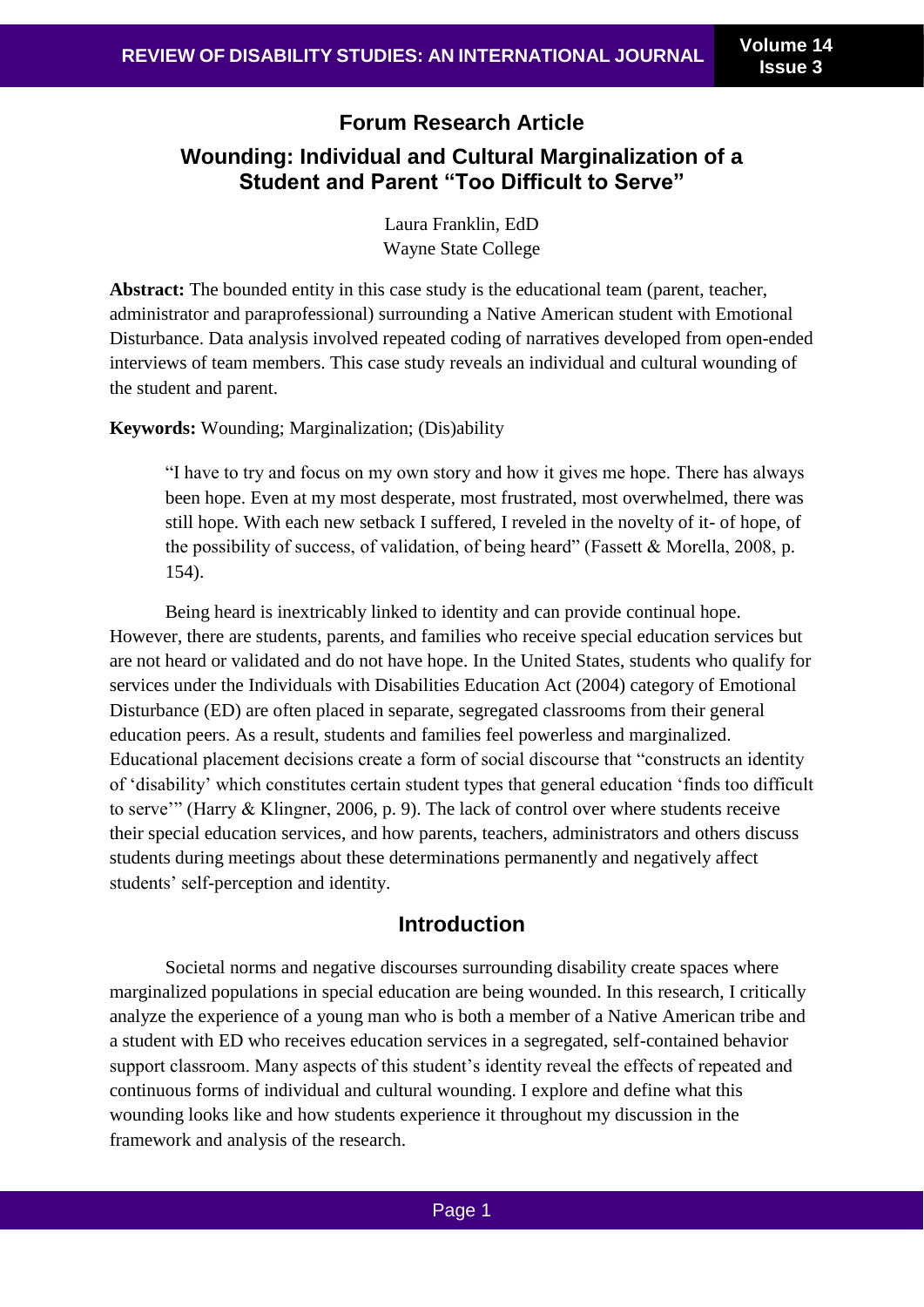Current Disability Studies in Education (DSE) scholars and Irving Goffman's work on stigma informed this research and situates my discussion of students' experiences of wounding. Three distinct threads emerge from this body of scholarship. First, this research highlights the need for critical analysis of the processes through which students who receive special education services are Othered after removal from general education classrooms. Second, this scholarship reflects the structural oppression that Native American students experienced in both the past and the present when educators segregate them and remove them to special education classrooms. The third and final thread focuses on how one student with the special education label of "Emotional Disturbance" (ED) coped with the negative stigma that came with this categorization.

## **Critical Analysis of Other**

Reutlinger (2015) explains the experience of being "Othered" as separate from the experience of being regarded as "in the norm":

"The discourse of Othering becomes an exertion of heinous, subconscious, and invisible power over cultural groups considered different-from-the-norm. That is, the Othering of 'abnormal' groups occurs without anyone of-the-norm mindfully recognizing that the process is occurring because it has become commonplace to view someone 'different' in a negative way" (p. 25).

Goffman (1963) presented this example: when a stranger enters a room possessing an attribute that sets him or her apart from the norm embraced by society (i.e., a difference in what is expected or allowable) then that individual is reduced from a whole person to a tainted or discounted one. Applying this idea to entire groups of people who experienced negative societal stigmatization throughout history illuminates how the marginalization of populations continues to perpetuate a social stigma that pervades the identities of those viewed as abnormal "social outcasts" (Goffman, 1963).

When students qualify for special education services in the United States, they often experience marginalization and are viewed as "fundamentally different from general education students" (Brantlinger, 2004, p. 20). Qualification for special education services, and the subsequent labels that come with it, are part of a system of othering that creates divisions between students considered normal and regular and those seen as deficient and disordered (Slee, 2004). Othering is denoted by the separate label received under special education classifications and professionals understand this labeling is required "in order to provide students with services" (Apple, 2001, p. 261). However, although this categorization is necessary to receive special education services, it conveys a "less-than" status. This lessthan status is often times exacerbated by the disability categorization of ED because emotional dis-regulation can manifest in a variety of physical and verbal manners. When physical or verbal violence characterizes these manifestations, the othering that occurs in the educational setting begins to take on a cultural judgement and perception of the student as too far outside of "normal" expected classroom behavior. This ultimately marginalizes the student even further, placing students at even greater risk for removal into a separate, segregated space.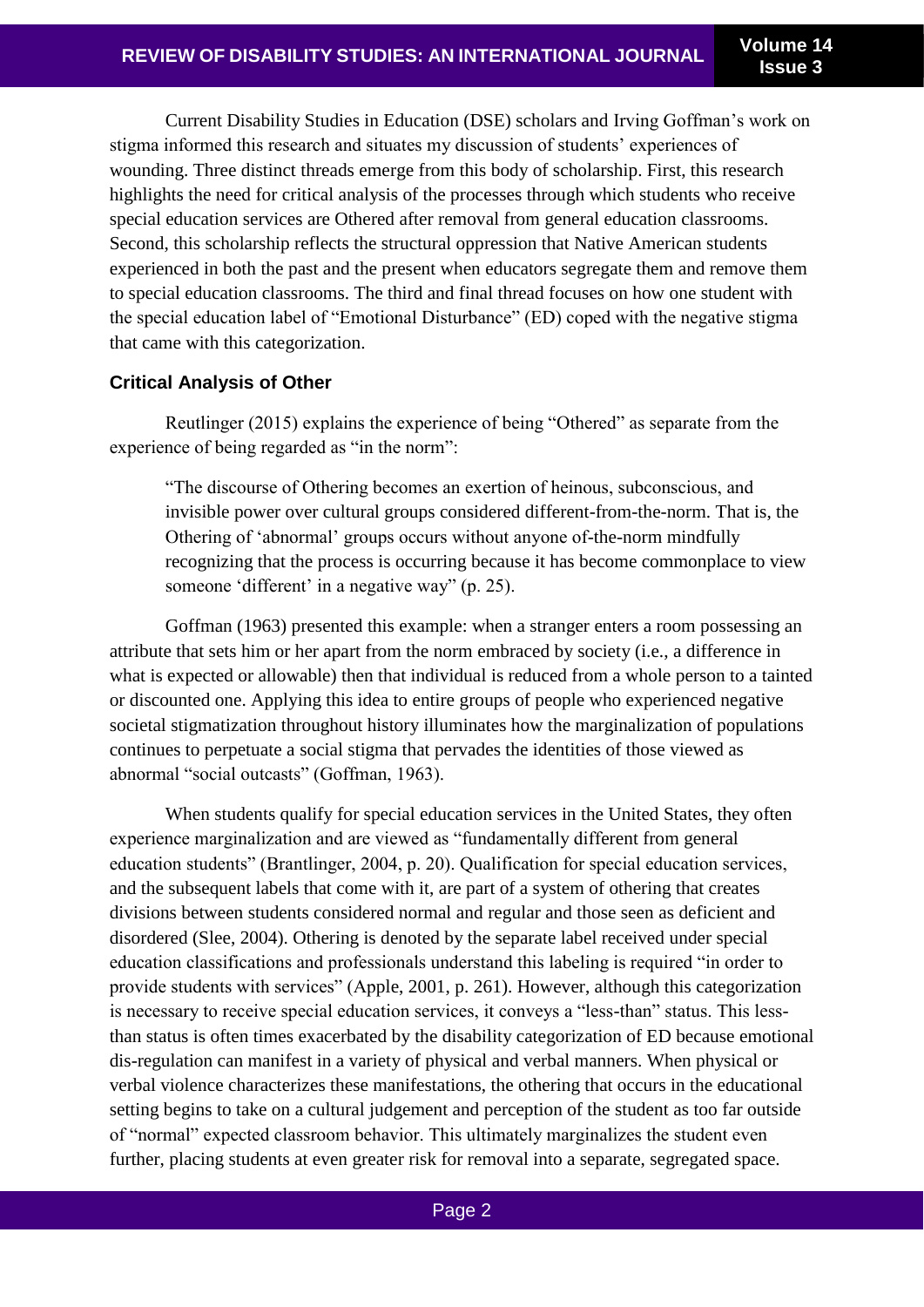#### **Structural Oppressions Facing Native American Students**

Education is a system that institutionalizes and perpetuates individual, cultural, and structural oppression by favoring the dominant groups at the expense of those who are excluded- such as Native American peoples (Freire, 1990, 1994). The exploitation and marginalization of Native American peoples is well documented (Jimmy, Allen & Anderson, 2015, Squires, 2016). The educational system fails to see the interactions within the school context as the major component of marginalization of students and, instead, legitimizes the problem as an issue located with the students themselves (Gritmacher & Gritzmacher, 2010). Scholars have researched the impact of cultural differences on learning and the co-existence of disability-related factors and cultural characteristics for over two decades (Garcia & Malkin, 1993; Garcia & Ortiz, 1988; Gritzmacher & Gritmacher, 2010). However, educators have yet to recognize these discrepancies and take actions to repair them.

Squires (2016) explains that any discrepancy between a student's home culture and the school culture can disadvantage the learner if the culture of the school does not recognize the impact of difference in the student's life. Her study examined one school's process of referring students to special education that funneled only Native American students into the program due to dissonance between teachers' perceptions and actions as well as complicated understandings of tribal cultures' influences on the referral process (Squires, 2016).

#### **Segregation of Students Labeled with Emotional Disturbance**

The stigmatization and marginalization of students associated with the ED label is concerning because the potential for participation is limited when "dealing with non-physical impairments, such as intellectual disabilities, mental illness, traumatization or (eventually resulting) disruptive behavior" (Kiuppis & Soorenian, 2016, p. 5). This explanation of nonapparent disabilities (those that are not immediately physically discernable) includes the special education category ED and, many times, educators place students with this label into more restrictive educational settings. These settings may include separate self-contained behavior programs or separate schools focused entirely on students with emotional and behavioral needs. The separation from the general population of students and the experiences of these individual students carry very powerful messages (Bradley, Doolittle, & Bartolotta, 2008; National Education Association, 2010) because they give voice to the Othering that special education labels produces and the ultimate wounding inflicted on individuals and cultures.

There are personal, social, and educational costs when students are labeled and segregated. "Rejected by peers and diminished by teachers, students who are labeled must learn to cope with a stigmatized identity" (Ferri, 2009, p. 425). The following discussion of an individual and cultural wounding that occurred in a segregated special education classroom explores how an individual student learned to cope, deal with, and ultimately internalize the ED label as part of their educational identity.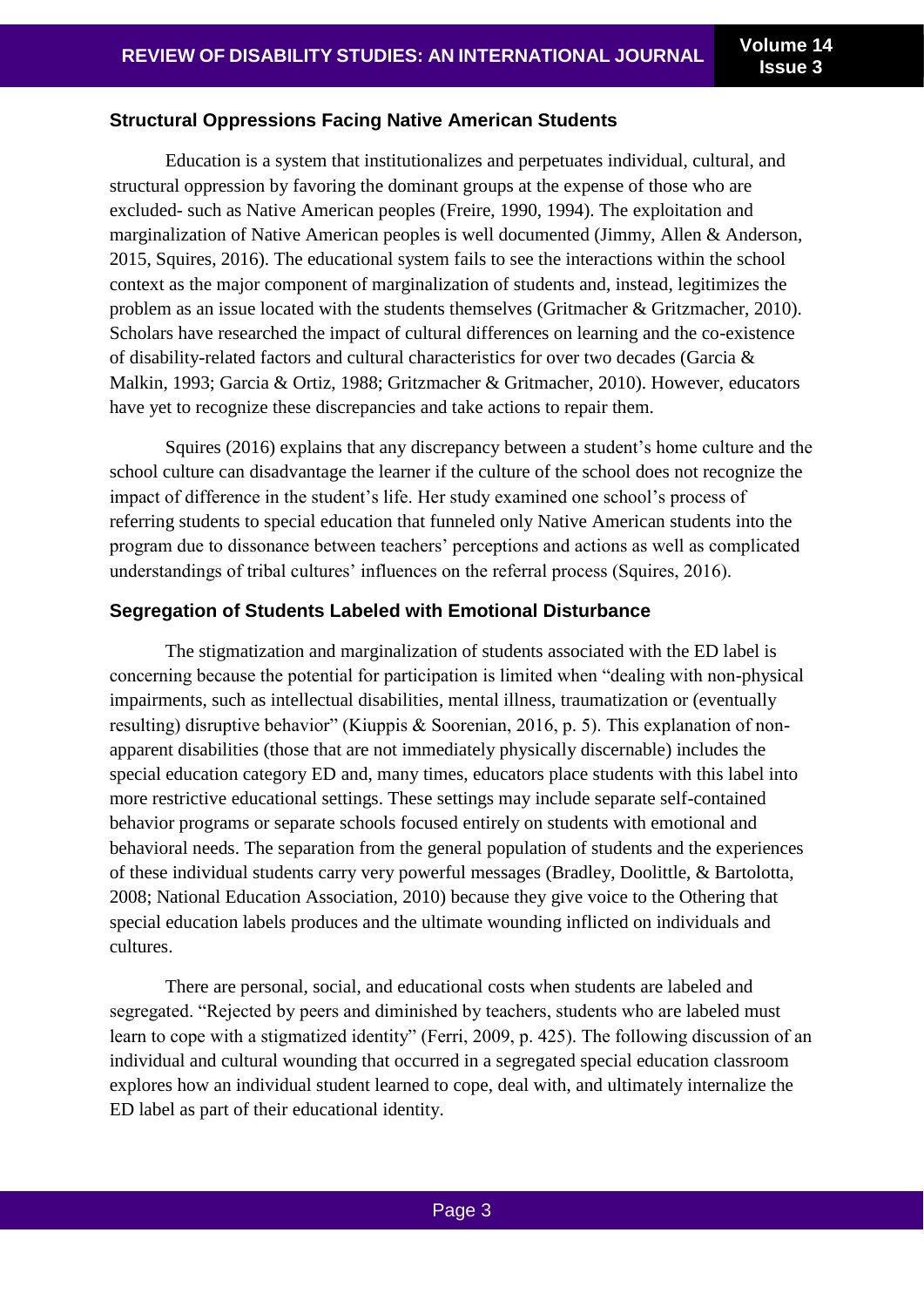# **Theoretical Framework**

### **Wounding**

Populations of students labeled with ED and who are physically separated from their general education peers are the exact students whose "bodies and histories 'bear the weight' of segregation" (Ferri, 2009, p. 426). Their voices and stories need to be at the forefront of social justice movements in education to make the experience of school more equitable and just.

The idea of a wounded learner has been minimally explored in a study by Lange, Chovanec, Cardinal, Kajner & Smith (2010). They describe socially and economically marginalized adult learners who experience wounding as shame, depression, and despondency in their educational careers that made it difficult for them to return to the classroom. To continue developing the concept of a wounded learner, I propose an expanded definition of "wounding." Wounding is internal emotional turmoil created when violent influences and stigmatizing perceptions lay blame on an individual and their cultural identity because their lived experience is viewed as too far outside the societal norm and the disconnect is too great between home (marginalized) and school (dominant) cultures. If the student and parent hold another identity descriptor of Culturally and Linguistically Diverse (CLD), they may also experience a cultural wounding.

Mertens, Sullivan, & Stace (2011) describe the strength and possible transformative power that can guide the bridging of lived experiences of individuals with and without disabilities to continue walking the path toward social justice for all (p. 238). A transformative paradigm intersects with critical disability studies (Meekosha & Shuttleworth, 2009) in a broader manner that includes discrimination based on disability, gender, race, ethnicity, age, religion, national origin, Native American tribal membership, immigration, and other dimensions of diversity typically employed to discriminate and oppress (Mertens, et al., 2011, p. 230). Recognizing disability as a critical category of identity deeply intertwined with the many other facets that comprise identity incorporates a new perspective of (dis)ability that calls into question the processes that dehumanize and marginalize individuals.

Hindman (2011) explains that individuals within marginalized groups can be silenced or their identity overlooked. There is a need for discourses that do not emphasize demographics and descriptors, but encourage "us all to rethink the forms of citizenship invoked by the prevailing signifiers of group identity" (p. 210). Rethinking how individuals are identified within various groups can allow for a more transformative discourse instead of continuing to fracture individual identities within fractured groups.

Little available research includes the experiences, voices, and perceptions of those students marginalized and othered twice over through the processes of both historical and systemic oppression in the educational system and the segregation that the ED label requires in special education. This case study focuses on Ben, a student labeled as ED and receiving special education services, and his mother, Charity. Analysis of Ben and Charity's narratives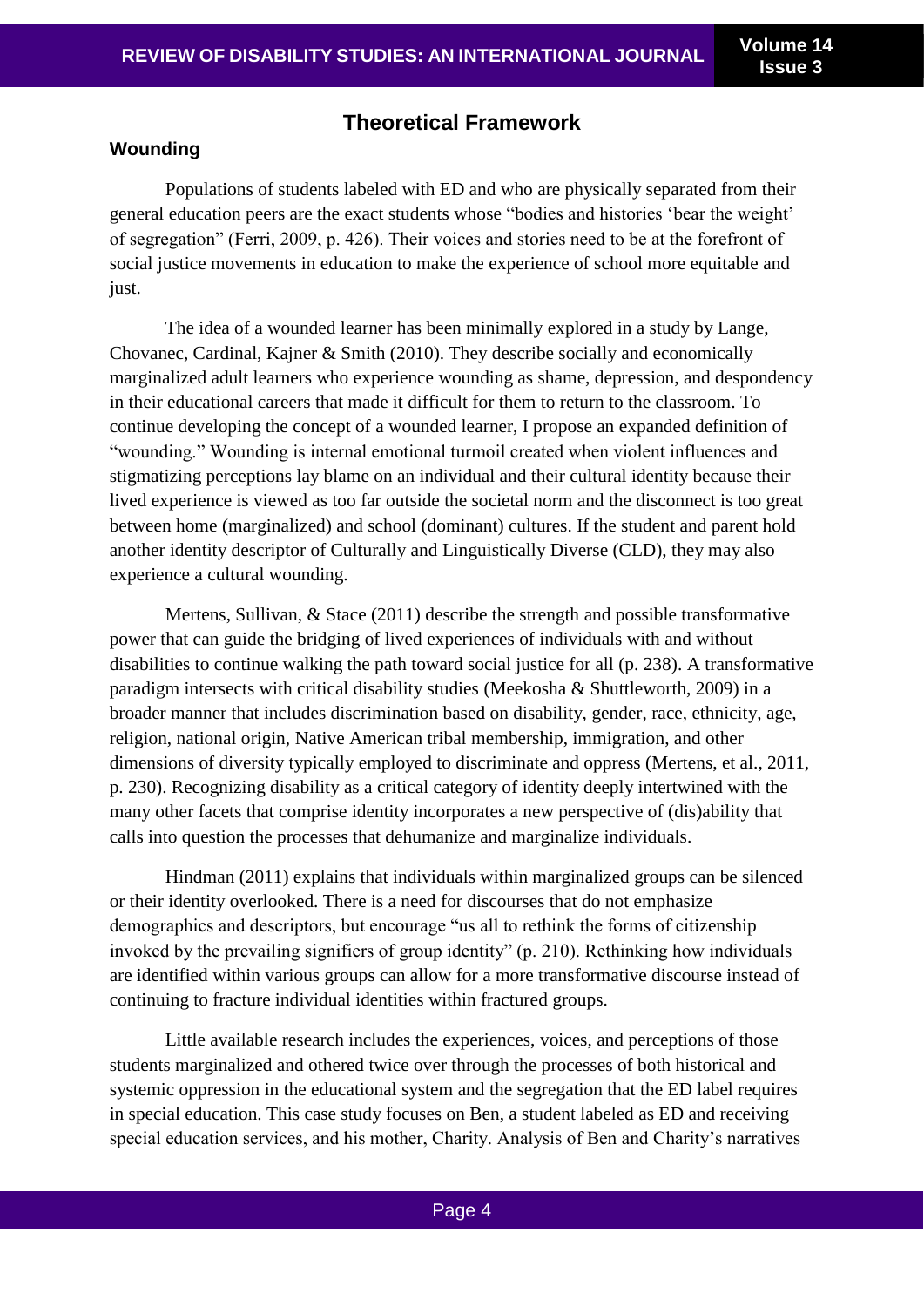capture their resistance vis-à-vis the dominant groups' oppressive practice of individual and cultural wounding.

# **Methodology**

Weaving together my analysis of the participants' stories and my observations as a researcher with the experiences of a student and parent silenced and marginalized by the educational system is designed to bring the experience of wounding to light so that it can be honored. This case study is a "microscopic approach" that emphasizes an "intensive examination of the 'particular'" (Lapan & Armfield, 2009, p. 166). The main goal of this type of research is to present an authentic portrayal of the case with observations, participant dialogues, and other first-hand accounts to reflect on everyday activities (Lapan & Armfield, 2009).

Within this case study, the bound entity consisted of narrations of those individuals who surround and directly affect the educational experience of Ben, a student who is Culturally and Linguistically Diverse (CLD) with multiple special education labels (Emotional Disturbance, Specific Learning Disability, Speech and Language Impairment). The individuals involved in Ben's life and education who contributed to this case study include: Ben's mother, Charity; his special education Behavior Support Program teacher, Mr. Jonah; his paraprofessional, Mr. Terrance; and his administrator, Ms. Chase.

# **Researcher Positionality**

As both a researcher and practitioner during the time of my data collection, I found myself in a unique situation. I was, simultaneously, both an insider and outsider, a contributing factor and a judgmental observer, and a part of the problem, while also hoping to be a microphone for Ben and Charity's stories.

As the research progressed, my position within what was being studied became clearer and the insider role, as well as role of other, came into play. Adams, Holman-Jones, & Ellis (2015) explain this back-and-forth as being able to "look inward - into our identities, thoughts, feelings, experiences - and outward - into our relationships, communities, and cultures. As researchers, we try to take readers/audiences through the same process, back and forth, inside and out" (p. 46). Chang (2008) explains this interpretation and meaning-making process as a shifting back and forth between self and others, as well as within the personal and social context.

# **Findings: Bodies Bearing the Weight of Segregation**

## **Ben and Charity**

The observation began at immediately after Ben had pushed his desk over and thrown a chair at Mr. Jonah and the 4<sup>th</sup> grade student Jerry. The chair struck Jerry in the back of the leg and the side of the arm. Ben attempted to run at Jerry with fists raised and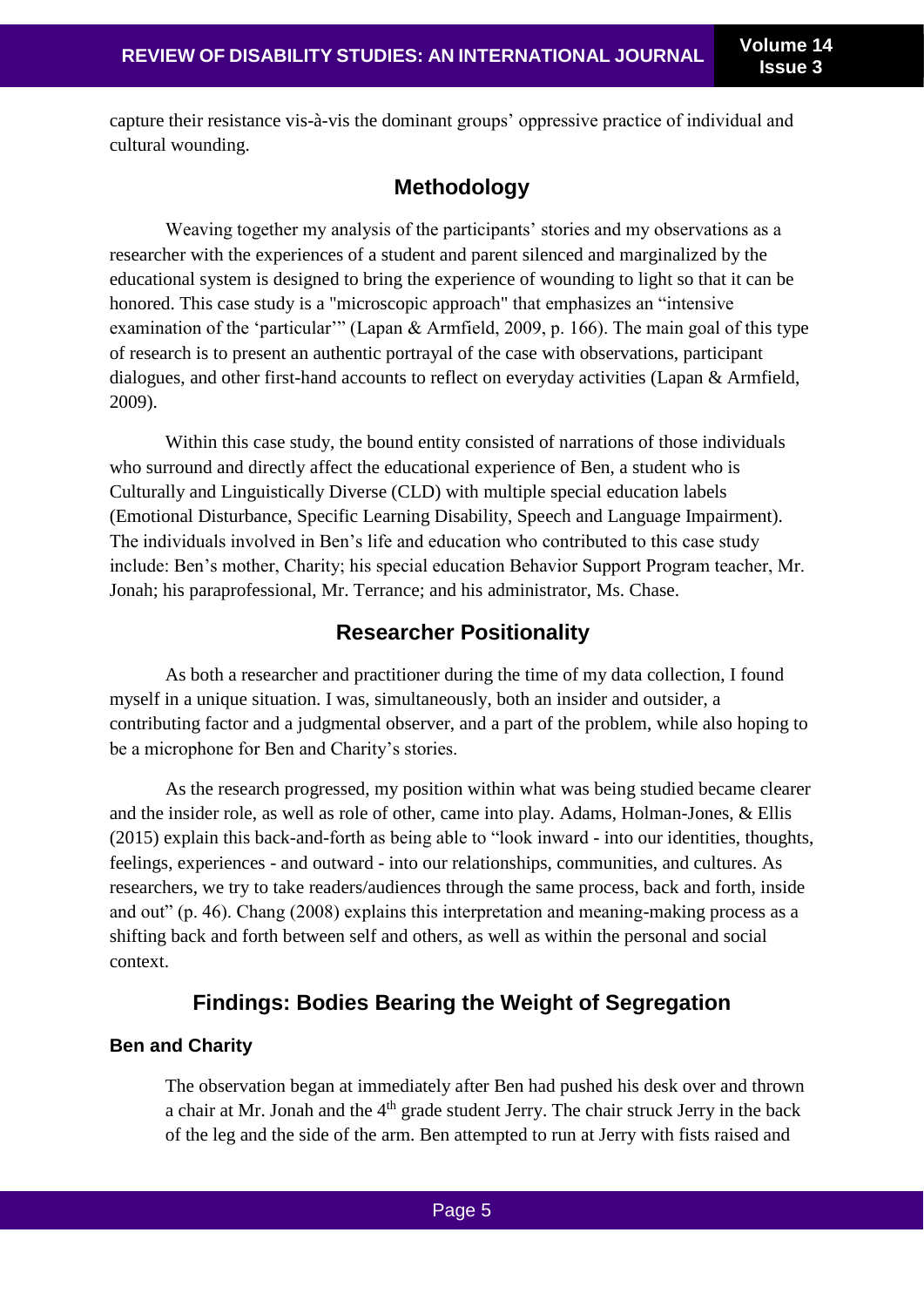**Issue 3**

Mr. Jonah, the lead Behavior Support Program (BSP) teacher, called for a team restraint with Mr. Terrance, the paraprofessional. Ben was restrained for 40 seconds during which he yelled obscenities and tried to get out of the restraint hold. Ben quickly stopped screaming and fighting the restraint. When Mr. Jonah asked him if he was ready to be released, Ben replied affirmatively with a nod. Ben was released from the restraint and walked to a chair where he and Mr. Terrance sit.

These episodes of entire loss of control happened so often that they grew defeating to all involved, particularly given the violence of a restraint situation. The teachers call for a restraint in a calm, automatic manner and the student appears to know how long to attempt to break the restraint hold before calming himself down to the required point where he can verbalize that he is ready to be released. This normalization of violence not only results in the wounding of Ben as a student, but fractures the relationship between student and teacher.

Immediately after Ben threw the chair the remaining seven students were escorted next door and Jerry was sent to the nurse to be checked for bruising and/or scrapes. After releasing Ben from the restraint, Mr. Jonah calls Mrs. Chase, the principal, and informs her that she will need to call the officers and file an assault charge. Ben's mother, Charity, is then called and informed that Ben will be suspended from school the remainder of the school day and the following day. Charity will also need to come and pick Ben up.

After the phone calls, Mr. Jonah sits at his desk and begins to talk to Ben about what happened and why Ben became so upset about not bringing his homework back and needing to complete his morning work. Ben sits in the chair with his head down, breathing hard. Ben does not reply until Mr. Jonah starts talking about how Jerry was waiting to turn in his morning work and that it was unfair Jerry got hurt while he was doing what he was supposed to.

Ben: "I don't care that Jerry's hurt." Mr. Terrance (to Mr. Jonah): "He means it." Mr. Jonah: "He doesn't care."

Ben replies (to both): "Fuck you. I don't care."

Mr. Terrance and Mr. Jonah continue to sit silently with Ben while they wait for the arrival of Charity and the police officers. The rest of the class remains next door. Charity arrives before the officers and takes Ben in the hallway to talk.

Ben's body language conveyed his sense of feeling trapped and held within a physical space long after the physical restraint ended. His words, "I don't care" are believed to be a half-hearted attempt to push back on his lack of control in his current physical and emotional situation. However, his verbal push back is met with a reaffirmation by both his male educators that is simultaneously reassuring and instigating. This prompts Ben to again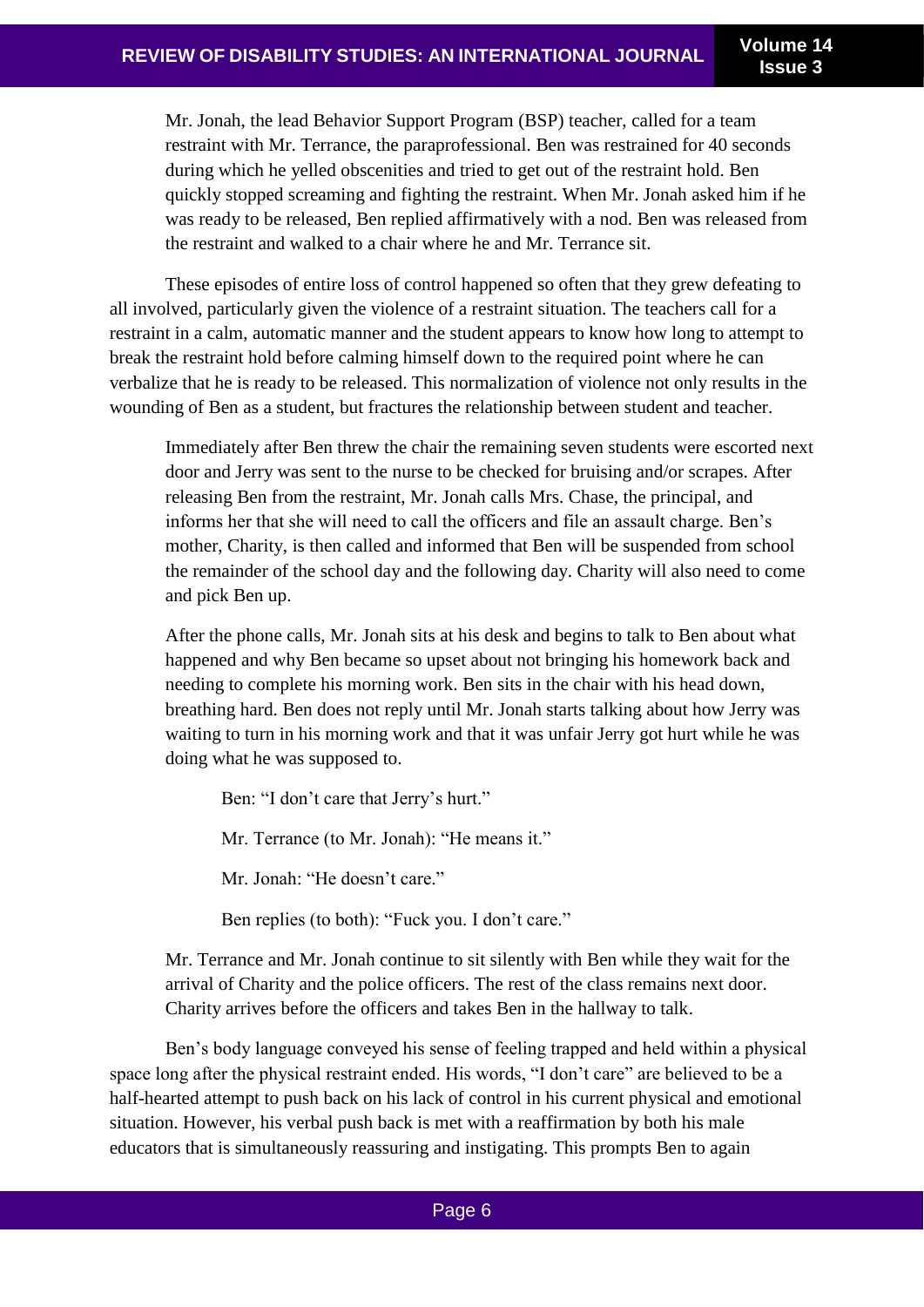verbally lash out and try to add a more intense expletive to regain any sense of control as he and the teachers wait for the inevitable. This scenario has occurred before so the players know their expected roles. However, there is such a tone of resignation in the dialogue offered by both Mr. Jonah and Mr. Terrance that their words take on a provoking aspect.

Charity arrives before the officers and takes Ben in the hallway to talk.

Charity: "You have to do homework! You have to! It's never gonna stop. Home or jail? You're gonna get it real bad at home. You worry about your damn self. Why, why, why?!"

As the rest of the class and the teachers remained in the classroom, Charity and Ben are physically isolated in the hallway, which is in on the first floor in the school and strategically placed at the very end of the hallway to be as far away from the general education students. Their conversation is emotionally charged and full of blame and fear. When Charity is yelling about "It's never gonna stop. Home or jail?" her response is fueled by her own educational and personal experiences that wounded her.

Ben (beginning to sniff and cry): "I don't know."

Charity: "You are the one doing it to yourself. You like it when you're bad? Well, it's not cool. You look stupid when you do that."

Charity attempts to console and bridge the divide between mother and son when she explains "it's not cool." She knows that her experience and the experience of her son are linked, and she is also speaking to her memories of being asked if she liked it "when you're bad?" She is attempting to heal both her wound and her son's without even knowing the depth of her own.

Through interactions with Charity, Ben's identity is further shaped and the positions of power and culture within the school and district became clearer. Through each participant's individual narratives, Charity becomes viewed as the reason behind Ben's own actions. For instance, when she came to the BSP classroom to pick him up after the police were called, there was little to no interaction with her beyond a brief description of what had occurred and the need to talk to the officers. Or, when Ben was restrained by Mr. Jonah and Mr. Terrance, the blame was leveled on Charity with the "apple doesn't fall far from the tree" mentality.

# **Pieces of Power**

## **Judgement of Home Life**

Mr. Terrance, the paraprofessional, describes his perceived experiences with a lack of support from home:

"Yes, I would just like to do the support, like when we send homework home, make sure they get on it. Maybe even sit down with him, not do it for him, but sit down and maybe help him. You know what I'm saying? And make sure he brings it back and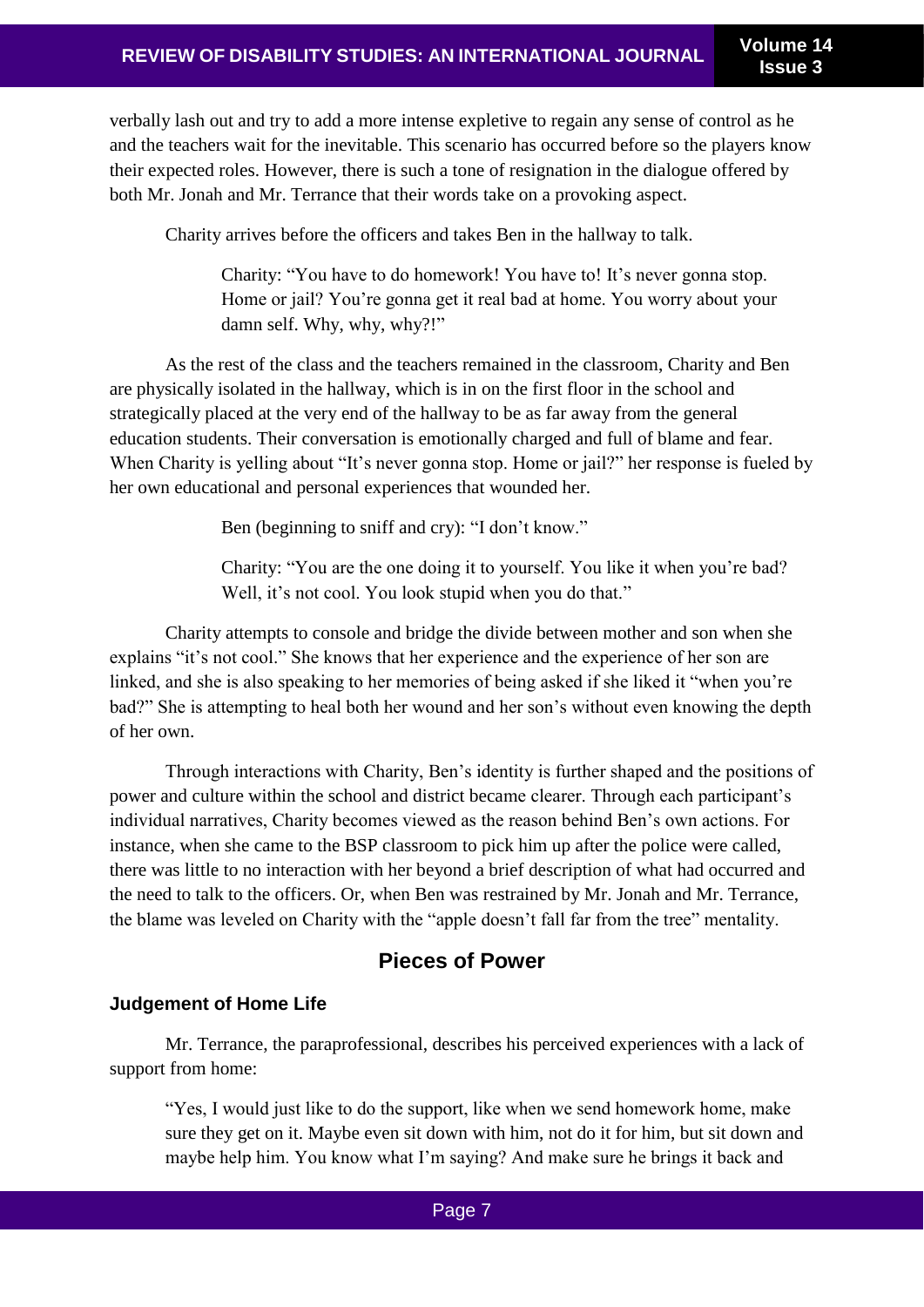stay up on it."

This description of a perceived lack of parental involvement and support directly targets Charity as a root of the "problem" that Ben has in returning homework. Mr. Terrance is laying the expected norm of school behaviors on top of the cultural norms of Charity and her family structure and background. This assumption of the superiority of school and societal expectations of compliant, consistent routines at home is housed in the systemically oppressive educational system:

"Um, I wouldn't even mind, uh, looking into Ben getting a Big Brother. Show him, show parents how to mentor him, you know what I'm saying? How to deal with him and stuff. I believe, between me and you, I believe Ben, at the house, is around a lot of cussing cause when he gets mad, that's words I've never even heard before."

Mr. Terrance makes the point that the Big Brother program might be able to show Ben's mom and other family members how to mentor him and work with him in a manner that will give Ben some success. This perspective on the need for mentoring and discipline is also a direct attack on the culture at home, on Charity, and on Ben himself. It is a triple wounding for this family and it happens because of the widespread view that cultures outside the established school culture are not acceptable and/or are inferior.

The dominant expectation of submissive student actions is clear in the critique Mr. Terrance makes about the aggressiveness of the swear words Ben chooses to use when he is angry. The appropriate level of anger is also supposed to remain contained within the dominant cultural norms. Therefore, the comment made about a Big Brother program showing Charity "how to deal with him" shames Charity and Ben in multiple ways. The lack of people first language in the phrase "deal with him" paints Ben as more animal than human. Instead of working with a student, paraprofessionals and educators frame Ben as a thing they have to "deal with." This is dehumanizing. Again, Charity's inability to parent her son and the lack of cultural support for the needs that Ben expresses are at the center of this individual and cultural wounding.

## **It's Your Fault**

Mrs. Chase, the school administrator, describes Ben and her perception of why Ben acts in a verbally or physically aggressive manner:

"I think when he's on his good days – he's as sweet as he can be. But I think he lives with men in his life that give him, that he sees no hope for himself, otherwise than living on the government, off of somebody else."

This administrator encapsulates the social, historical, and systemically oppressive perception of Native American tribal culture. Her descriptions contain derogatory statements of male Native American tribal members as unable to be self-sustaining individuals. The broad and sweeping stereotypical statement also attacks Ben as "sweet as he can be," but only on his "good days." Therefore, if Ben has a "bad" day he is less than, not good enough, and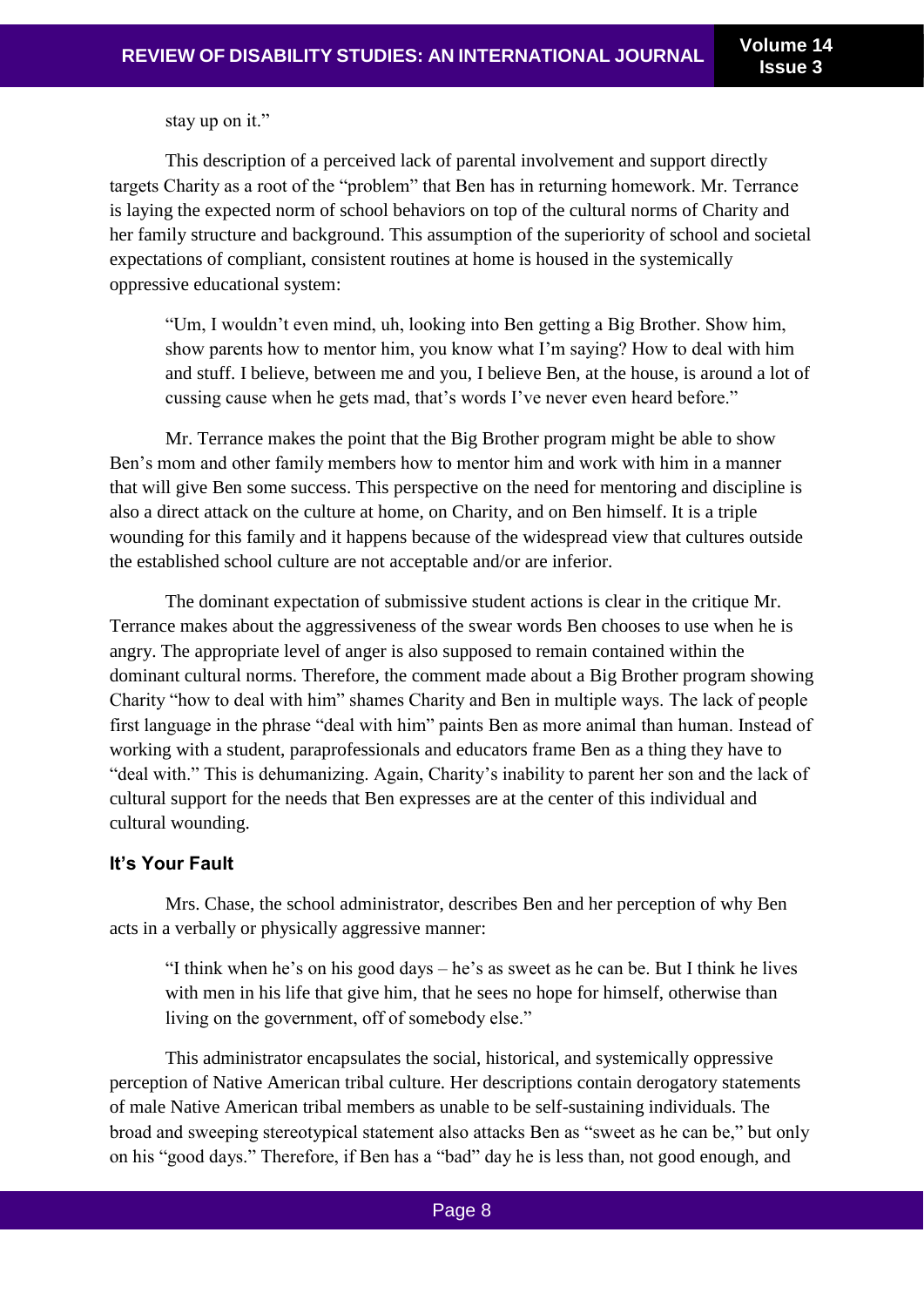not able to meet the dominant expectations of appropriate behavior within the school culture.

Charity gives further insight into the male influences in Ben's life. She also notes that Ben is alone or in the presence of adults most of the time he is home:

"Benny's really not exposed to a lot of kids. So I think when he is, he wants to be in charge. He wants to be the alpha man and I have, I have a feeling that this has to do with the fact that his father's not involved. And he's asked me that question. He's like, 'How come my father doesn't see me?'"

She continues to describe the difficulties in establishing a relationship with Ben's biological father:

"I know that he wants to have a relationship because he spoke about him. But it's so hard to even try to get in contact with them. Um, they think I'm still head-over-heels with their son, so even if I tried to contact they would assume that I'm stalking Benny's father. So they're on a way different level than I am which makes it difficult for Benny to have a relationship with his father."

Charity is explaining and giving context to the negative and demeaning stereotype that Mrs. Chase states. She is sharing her experience as a marginalized female navigating through dominant discourses of multiple layers of oppression. The difference in Native American tribal culture and the Mexican-American culture of Ben's father create yet another piece of the story that Charity has to make sense of for herself and for Ben. She is explaining the impact that multiple different cultural norms is having on her and her son. She intensely feels the dominant group's marginalization of her and her son as well as the expectations of a second non-dominant cultural group. She continues to express her pain at being located at the center of these specific expectations that are not her own. Her final thought resonates within her own identity and within Ben's as she layers yet another piece of her story that breaks negative stereotypes and gives further context to who Charity really is:

"I think, I think when you grow up in a household where there's some sort of abuse going on, I think you learn how to manipulate – 'cause I did. And I know I wasn't the best parent with Benny and I think he learned how to manipulate through me."

Her regret, shame and ownership of the blame leveled at her is poignant. Why is she expected to navigate through dominant cultural perceptions when the educators and administrators within these dominant groups fail to even see her to begin with? Why does her wounding have to continually occur as a woman, as a Native American tribal member, as a parent, and as a victim of abuse?

# **Continued Wounding of Marginalized Bodies**

From experiences, interactions and observations with Ben, his behaviors are always a form of communication. Ben does not have any other ability to communicate clearly except through his actions and those actions have become increasingly violent. The most violent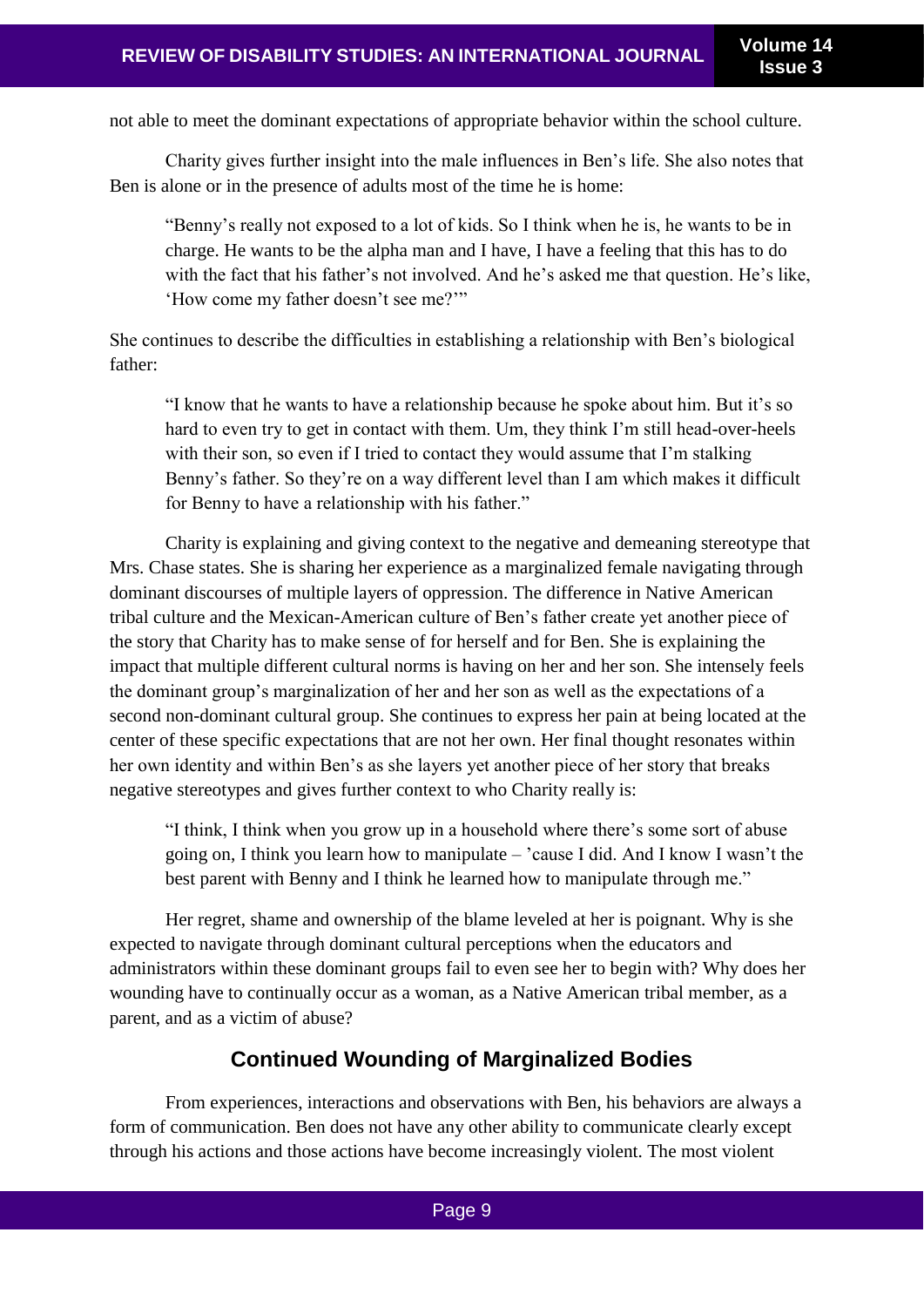wounding observed was in the manner through which Charity was discussed by, informed, and interacted with the BSP classroom and the school district policies. The blame has consistently been assigned to Charity and, in turn, to Ben's background experiences and culture. They have both been internally and culturally wounded. The dominant school culture consistently created an "us vs. them" scenario. Therefore, within the ED label there also exists a wounding. This wounding occurs as a result of the stigmatizing effects of special education labeling and subsequent segregation into specialized programs. This wounding is most violent for individuals like Ben who carry the ED label more prominently through his actions. His actions, however, are a form of communication and he has consistently been communicating his experiences to "Us." As I am part of the educational communities that continue to fail Ben, it is clear to me that we are not listening because the programs and interventions in place for Ben are only marginalizing and separating him further. Charity's internal emotional turmoil is consistently reinforced through the violent and stigmatizing blame assigned to her by school personnel. Her wounding has conditioned her to think this is as good as it gets and she has to live day-to-day with a fragile hope that Ben will be safe and not hurt someone.

## **Survival**

Ben's avoidance and violent behaviors are a survival strategy and he has learned to manipulate his environments to his benefit. His learning environments replicate these practices, modeling aspects of these survival strategies and implicitly encouraging Ben to continue them. For instance, Ben's education perpetuates violence and avoidance in the form of restraint practices, police involvement, and segregation from peers and curriculum out of fear of other peers not being safe if Ben is in the room. The survival strategies of the BSP classroom perpetuate Ben's own survival strategies. Violence mirrors violence and survival mirrors survival. The wounding of Ben and Charity feeds the continuing cycle of violent and stigmatizing perceptions.

Continued collection, storying, and re-storying of individual voices that continue to be marginalized in violent ways must ask the difficult questions: "How do we engage, understand, and resist the ways words move in, through and upon our bodies? How do we honor the distinctions that matter in ways that respect their roles in forming our identities?" (Fassett & Morella, 2008, p. 141). There is a clear need to break the cycles of systemic failure that have perpetuated Ben's own cycles of failure. It is my hope that conversations begin with paraprofessionals, special and general educators, administrators, district representatives, and policymakers who write special education legislation and that these discussions might ultimately lead to a greater awareness of the many forms of violent wounding that unfold in the classroom and ultimately challenge the social norms that feed into them. Without awareness, there is no beginning ground for change toward a more socially just educational system.

**Laura Franklin, EdD**, is Associate Professor in the College of Education and Counseling at Wayne State College. Her research focuses on construction of teacher identities when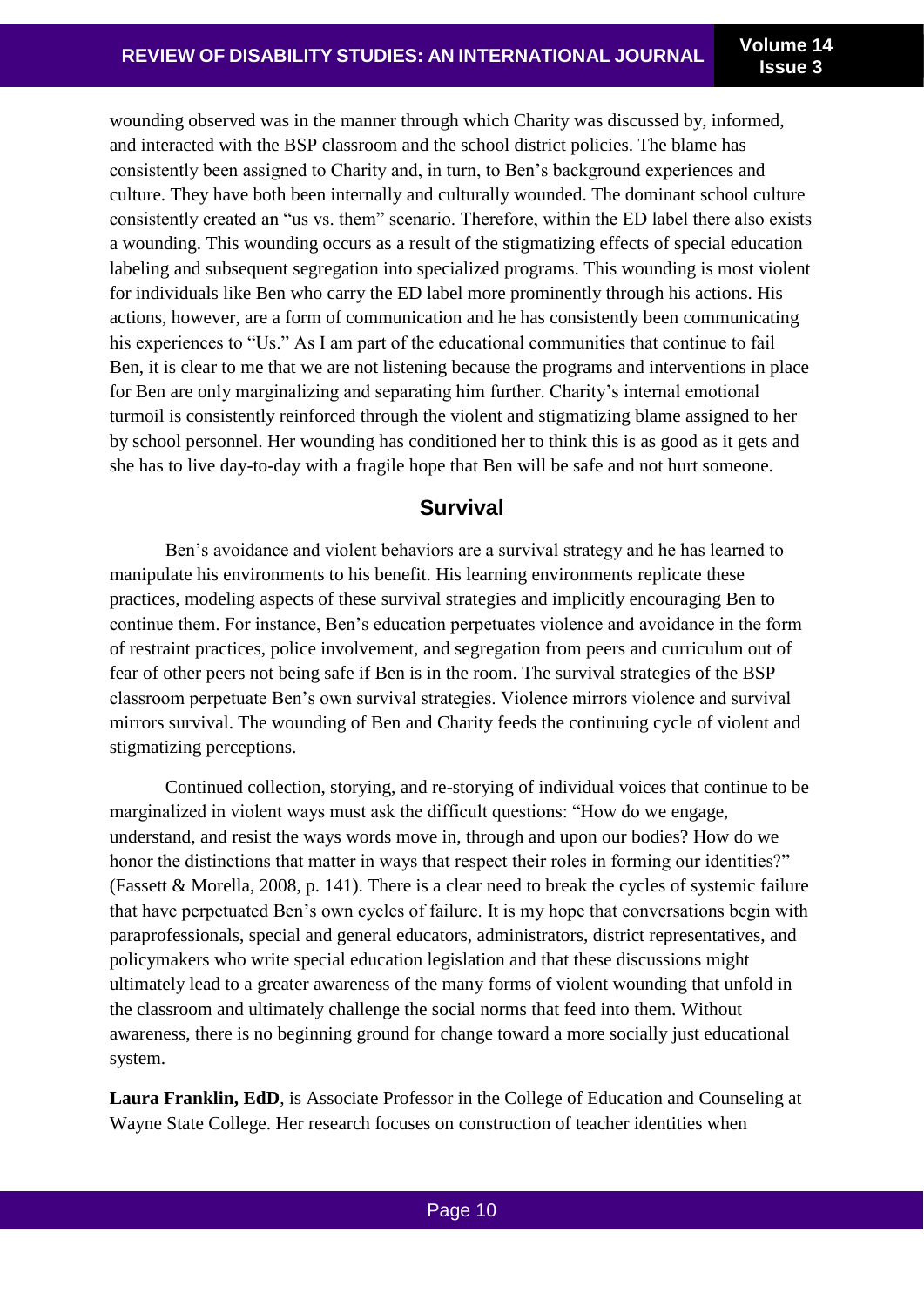positioned within marginalized populations of students. She also studies insider/outsider status in overlapping realms of identity and problematizing questions of who can (and should) speak for populations of individuals who may not, or cannot, speak for themselves. Her work with narrative inquiry and autoethnography adds a reflexive component to understand her own identity in relation to her role in disrupting narratives of (dis)ability.

## **References**

- Adams, T., Holman-Jones, S. & Ellis, C. (2015). *Autoethnography: Understanding qualitative research*. New York, NY: Oxford University Press.
- Apple, M. W. (2001). Afterword: The politics of labeling in a conservative age. In G. M. Hudak & P. Kihn (Eds.), *Labeling: Pedagogy and politics* (pp. 261–283). New York: Routledge/Falmer.
- Bradley, R., Doolittle, J., & Bartolotta, R. (2008). Building on the data and adding to the discussion: The experiences and outcomes of students with emotional disturbance. *Journal of Behavioral Education, 17*(1), 4–23.
- Brantlinger, E. (2004). Ideologies discerned, values determined: Getting past the hierarchies of special education. In L. Ware (Ed.), *Ideology and the politics of (In)exclusion* (pp. 11–31). New York: Peter Lang.
- Chang, H. (2008). *Autoethnography as method.* Walnut Creek, CA: Left Coast Press, Inc.
- Fassett, D. L. & Morella, D. L. (2008). Remaking (the) discipline: Marking the performative accomplishment of (dis)ability. *Text and Performance Quarterly, 28*(102), 139–156.
- Ferri, B. A. (2009). Doing a (dis) service: Reimagining special education from a disability studies perspective. *Handbook of Social Justice in Education*, *17*, 417–430.
- Freire, P. (1990). *Pedagogy of the oppressed*. New York: Continuum.
- Freire, P. (1994). *Pedagogy of hope.* London: Continuum.
- Garcia, S. B. & Ortiz, A. A. (1988). *Preventing inappropriate referrals of language minority students to special education*. Wheaton, MD: The National Clearinghouse for Bilingual Education.
- Garcia, S. B. & Malkin, D. H. (1993). Toward defining programs and services for culturally and linguistically diverse learners in special education. *Teaching Exceptional Children, 26*, 52–58.
- Goffman, E. (1963). *Stigma: Note on the management of spoiled identity*. Englewood Cliffs, NJ: Prentice-Hall, Inc.
- Gritzmacher, H. L., & Gritzmacher, S. C. (2010). Referral, assessment, and placement practices used in rural school districts with Native American students in special education. *Rural Special Education Quarterly*, *29*(2), 4–11.
- Harry, B. & Klingner, J. K. (2006). *Why are so many minority students in special education? Understanding race & disability in schools.* New York, NY: Teachers College Press.